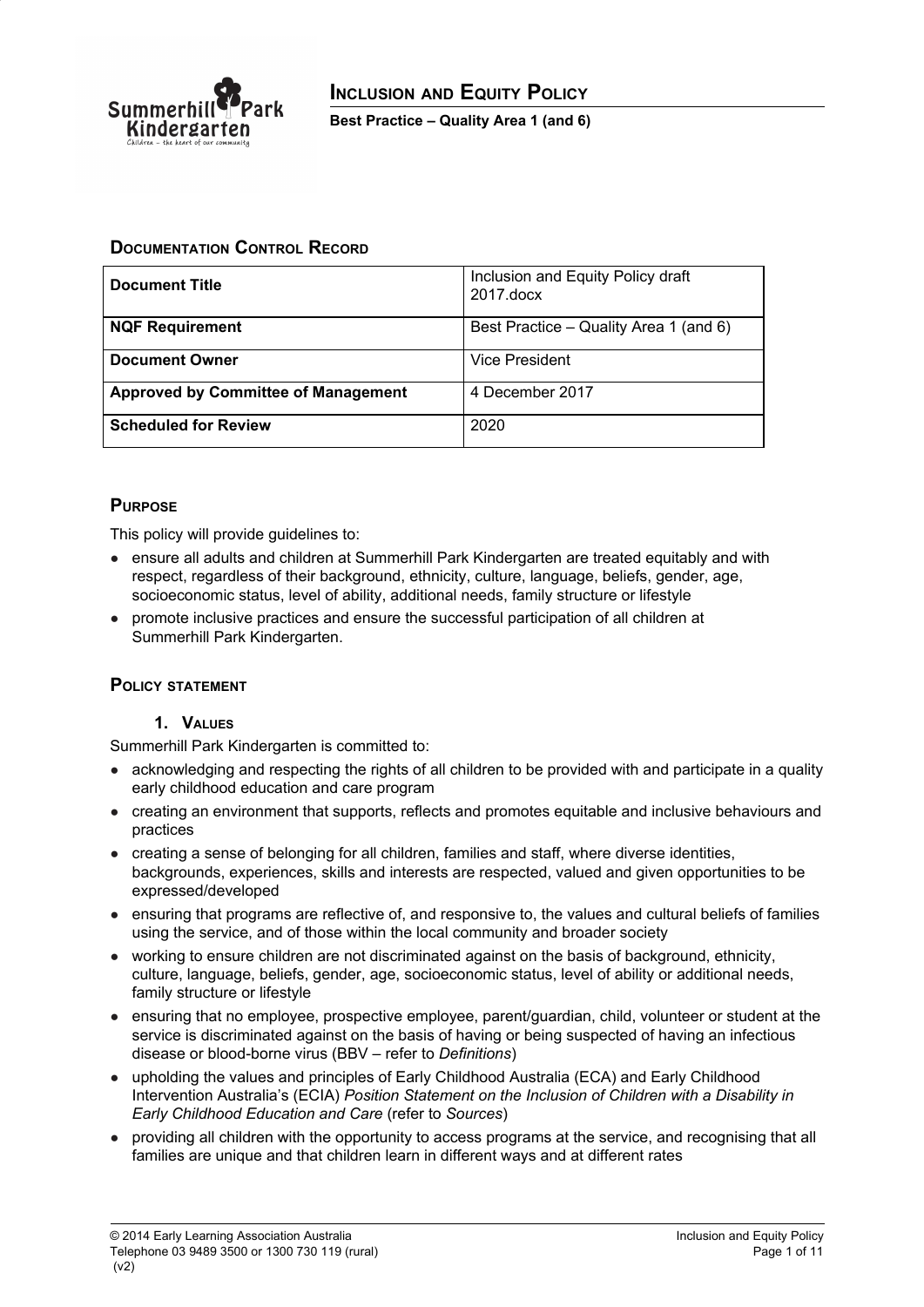- consistently updating and supporting the knowledge, skills, practices and attitudes of staff to encourage and ensure inclusion and equity
- *●* complying with current legislation including the *Charter of Human Rights and [Responsibilities](http://www.legislation.vic.gov.au/Domino/Web_Notes/LDMS/PubStatbook.nsf/f932b66241ecf1b7ca256e92000e23be/54d73763ef9dca36ca2571b6002428b0!OpenDocument) Act [2006](http://www.legislation.vic.gov.au/Domino/Web_Notes/LDMS/PubStatbook.nsf/f932b66241ecf1b7ca256e92000e23be/54d73763ef9dca36ca2571b6002428b0!OpenDocument)*, *Equal Opportunity Act 2010*, *Disability Act 2006* and *Racial and Religious Tolerance Act 2001*.

## **2. SCOPE**

This policy applies to the Approved Provider, Nominated Supervisor, Certified Supervisor, educators, staff, students on placement, volunteers, parents/guardians, children and others attending the programs and activities of Summerhill Park Kindergarten.

### **3. BACKGROUND AND LEGISLATION**

## **Background**

It is intended that all Victorian children have access to a year of kindergarten before school. The Victorian Government requires funded organisations to ensure that their policies and procedures promote equality of opportunity for all children. Criteria for access and inclusion are outlined in the current edition of the Department of Education and Early Childhood Development's (DEECD's) *The Kindergarten Guide* (refer to *Sources*) and include the requirement that funded organisations comply with existing legislation.

State and Commonwealth laws prohibit discrimination based on personal characteristics, including race, age, gender, religious belief, disability or illness and parental status. Underpinning the development of this policy are the requirements of the *Equal Opportunity Act 2010*, *Charter of Human Rights and Responsibilities Act 2006*, *Child Wellbeing and Safety Act 2005*, *Disability Discrimination Act 1992*, *Disability Act 2006*, *Education and Care Services National Law Act 2010* and *Education and Care Services National Regulations 2011.*

"An inclusive kindergarten fosters the development of a sense of belonging and respects individuality and diversity, in order to promote learning, development and well-being in a child's early years. Services must ensure their application and enrolment policies:

- promote fair and equitable access to kindergarten programs
- support all eligible children to access a kindergarten program, including those who face barriers to participation
- do not inadvertently present barriers to participation." (*The Kindergarten Guide*).

"Inclusion involves taking into account all children's social, cultural and linguistic diversity (including learning styles, abilities, disabilities, gender, family circumstances and geographic location) in curriculum decision-making processes" (*Guide to the National Quality Standard*, Element 1.1.5 – refer to *Sources*). Services need to consider individual circumstances when engaging with parents and supporting children and ensure a coordinated, confidential and sensitive approach is taken and strengthens the capacity of the family unit.

*Practice Guide Four: Equity and Diversity* is one of a series of *Victorian Early Years Learning and Development Framework Practice Guides* (refer to *Sources*), and includes examples of best practice from a range of early childhood professionals across diverse settings.

In addition to developing and implementing an inclusion and equity policy, values of inclusion and equity should also be incorporated into a service's philosophy statement.

Developing professional knowledge and skills, and using family-centred practice (refer to *Definitions*) to work in partnership with children, families, communities, and other services and agencies, will assist services to identify, include and support children with additional needs and their families.

Early childhood services are obligated by law, service agreements and licensing requirements to comply with the Education and Care Services National Law and National Regulations, and privacy and health records legislation in relation to collecting and storing personal and health information about individuals (refer to *Privacy and Confidentiality Policy*).

### **Legislation and standards**

Relevant legislation and standards include but are not limited to:

*● Age Discrimination Act 2004*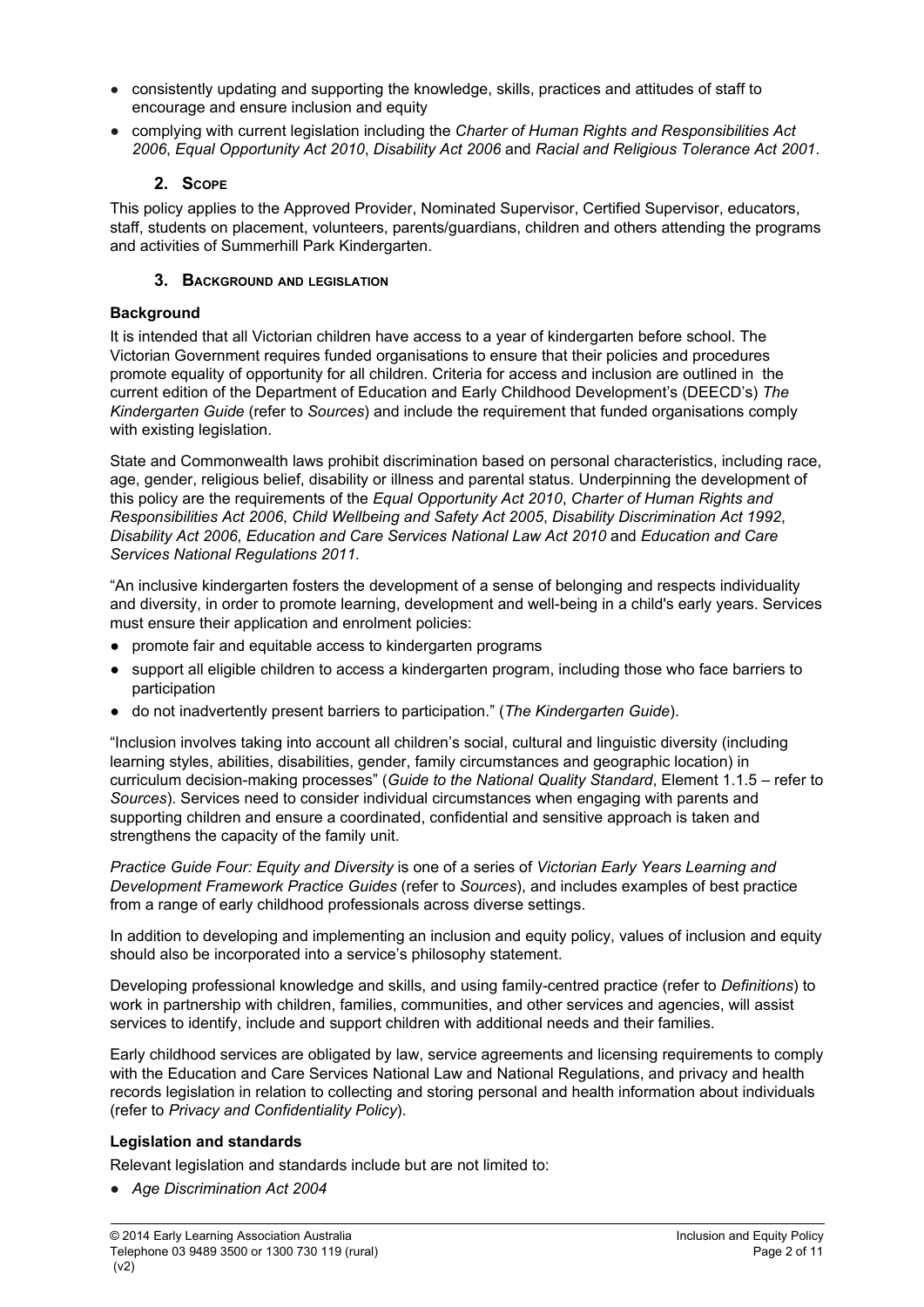- *Charter of Human Rights and [Responsibilities](http://www.legislation.vic.gov.au/Domino/Web_Notes/LDMS/PubStatbook.nsf/f932b66241ecf1b7ca256e92000e23be/54d73763ef9dca36ca2571b6002428b0!OpenDocument) Act 2006* [\(Vic\)](http://www.legislation.vic.gov.au/Domino/Web_Notes/LDMS/PubStatbook.nsf/f932b66241ecf1b7ca256e92000e23be/54d73763ef9dca36ca2571b6002428b0!OpenDocument)
- *Children, Youth and Families Act 2005* (Vic)
- *Child Wellbeing and Safety Act 2005* (Vic)
- *Dardee Boorai: the Victorian Charter of Safety and Wellbeing for Aboriginal Children and Young People* (Vic)
- *Disability Act 2006* (Vic)
- *Disability Discrimination Act 1992* (Cth)
- *● Education and Care Services National Law Act 2010*
- *● Education and Care Services National Regulations 2011*
- *Equal Opportunity Act 2010* (Vic)
- *Fair Work Act 2009* (Cth)
- *Health Records Act 2001* (Vic)
- *Information Privacy Act 2000* (Vic)
- *National Quality Standard*, Quality Area 1: Educational Program and Practice
	- − Standard 1.1: An approved learning framework informs the development of a curriculum that enhances each child's learning and development
		- Element 1.1.5: Every child is supported to participate in the program
- *National Quality Standard*, Quality Area 6: Collaborative Partnerships with Families and **Communities**
- *● Occupational Health and Safety Act 2004*
- *● Privacy Act 1988* (Cth)
- *● Racial and Religious Tolerance Act 2001* (Vic)
- *Racial Discrimination Act 1975* (Cth)
- *Sex Discrimination Act 1984* (Cth)

The most current amendments to listed legislation can be found at: Victorian Legislation - Victorian Law Today: http://www.legislation.vic.gov.au/ Commonwealth Legislation - ComLaw: http://www.comlaw.gov.au/

# **4. DEFINITIONS**

The terms defined in this section relate specifically to this policy. For commonly used terms e.g. Approved Provider, Nominated Supervisor, Regulatory Authority etc. refer to the *General Definitions* section of this manual.

**Additional needs:** A broad term that can include families and children experiencing disability, a medical condition, a developmental concern, an emotional need (resulting from trauma, abuse or grief), family displacement (due to war or refugee status), domestic violence, mental illness, family separation or divorce.

**Best Start:** A prevention and early intervention project to improve the health, development, learning and wellbeing of all Victorian children from conception through to transition to school.It aims to strengthen the capacity of parents, families, communities and early years services to better provide for the needs of all young children and their families. There are 30 Best Start sites, six of which are Aboriginal Best Start sites. Further information is available in *The Kindergarten Guide* (refer to *Sources*)

**Blood-borne virus (BBV):** A virus that is spread when blood from an infected person enters another person's bloodstream. Examples of blood-borne viruses include human immunodeficiency virus [\(HIV](http://en.wikipedia.org/wiki/HIV)), [hepatitis](http://en.wikipedia.org/wiki/Hepatitis_B) B, [hepatitis](http://en.wikipedia.org/wiki/Hepatitis_C) C and viral [hemorrhagic](http://en.wikipedia.org/wiki/Viral_hemorrhagic_fever) fevers. Where basic hygiene, safety, infection control and first aid procedures are followed, the risk of contracting a blood-borne virus is negligible.

**Culture:** The values and traditions of groups of people that are passed from one generation to another.

**Culturally and linguistically diverse (CALD):** Refers to individuals and groups who are from diverse racial, religious, linguistic and/or ethnic backgrounds.

**Developmental delay:** A delay in the development of a child under the age of 6 years that: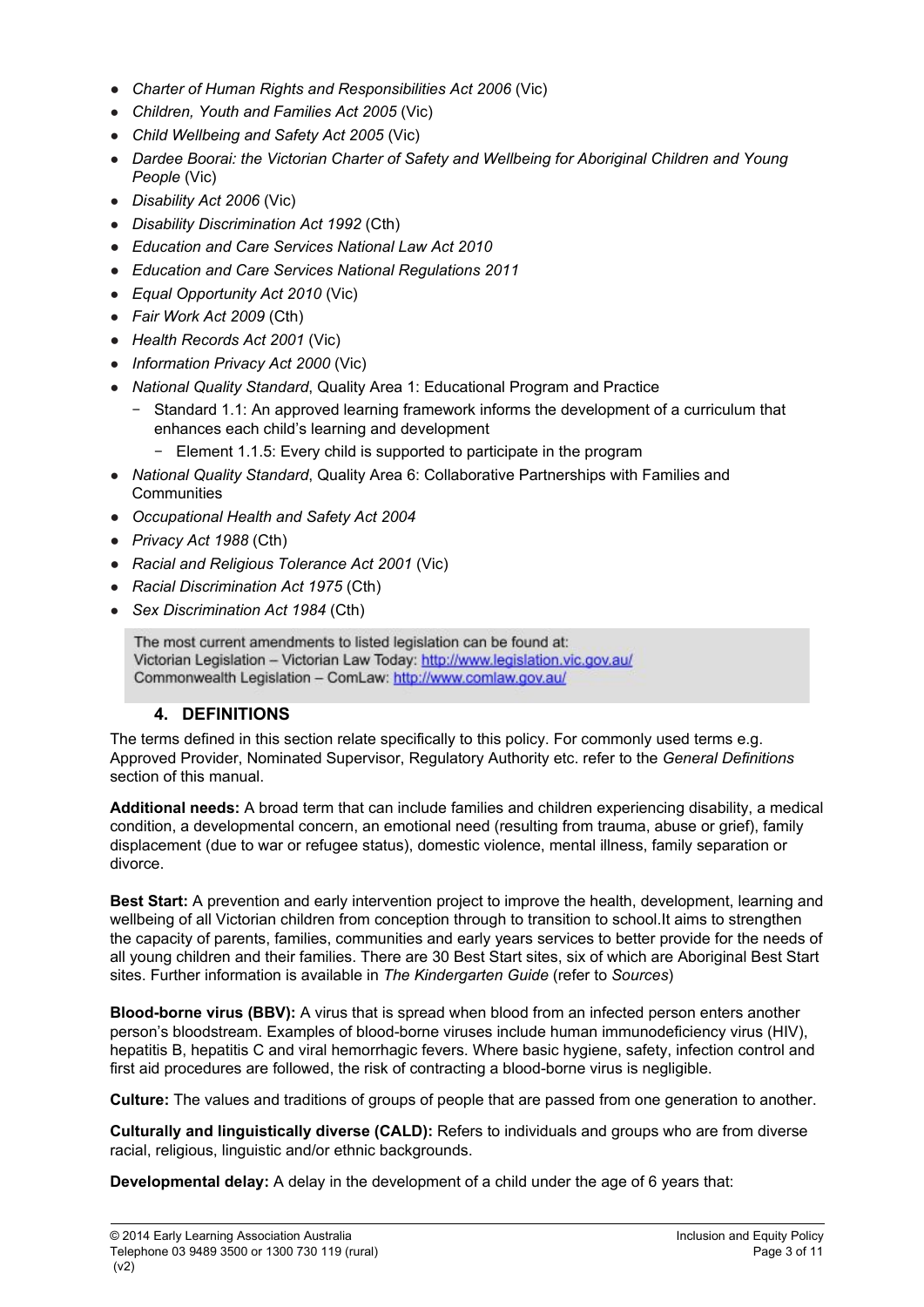- a) is attributable to a mental or physical impairment, or a combination of mental and physical impairments, and
- b) is manifested before the child attains the age of 6 years, and
- c) results in substantial functional limitations in one or more of the following areas of major life activity:
	- i) self-care
	- ii) receptive and expressive language
	- iii) cognitive development
	- iv) motor development, and
- d) reflects the child's need for a combination and sequence of special interdisciplinary or generic care, treatment or other services that are of extended duration and are individually planned and co-ordinated (*Disability Act 2006* (Vic)).

**Disability:** In relation to a person, refers to:

- e) a sensory, physical or neurological impairment or acquired brain injury, or any combination thereof, that:
	- i) is, or is likely to be, permanent, and
	- ii) causes a substantially reduced capacity in at least one of the areas of self-care, self-management, mobility or communication, and
	- iii) requires significant ongoing or long-term episodic support, and
	- iv) is not related to ageing, or
- f) an intellectual disability, or
- g) a developmental delay (Disability Act 2006 (Vic)).

**Diversity:** Refers to all characteristics that make individuals different from one another, including race, religion, language, ethnicity, beliefs, age, gender, sexual orientation, level of ability, additional needs, socioeconomic status, educational attainment, personality, marital and/or parental status, family structure, lifestyle and general life/work experience.

**Early Childhood Intervention Services (ECIS):** These services support families and children experiencing a disability or developmental delay (refer to *Definitions*) from birth to school age. ECIS are funded through the Department of Education and Early Childhood Development (DEECD) and provided by Specialist Children's Services teams and Early Childhood Intervention agencies.

**Early Start Kindergarten:** A funding program that enables three-year-old Aboriginal and Torres Strait Islander children, and children known to Child Protection, to attend a free kindergarten program that is planned and delivered by an early childhood teacher for a specific number of hours. Details are available at: <http://www.education.vic.gov.au/about/programs/learningdev/pages/earlystartkinder.aspx>

**Equity:** (In the context of human rights) is the behaviour of acting in a fair and just manner towards others.

**Family-centred practice:** Children learn in the context of their families, and families are the primary influence on children's learning and development. Professionals also play a role in advancing children's learning and development and can engage in family-centred practice by respecting the pivotal role of families in children's lives. Early childhood professionals should:

- use families' understanding of their children to support shared decision-making about each child's learning and development
- create a welcoming and culturally-inclusive environment, where all families are encouraged to participate in and contribute to children's learning and development
- actively engage families and children in planning children's learning and development
- provide feedback to families on each child's learning, and provide information about how families can further advance children's learning and development at home and in the community (*Victorian Early Years Learning and Development Framework*, p10).

**Inclusion:** The incorporation of children and families into the service to ensure that all individuals have an equal opportunity to achieve their maximum potential.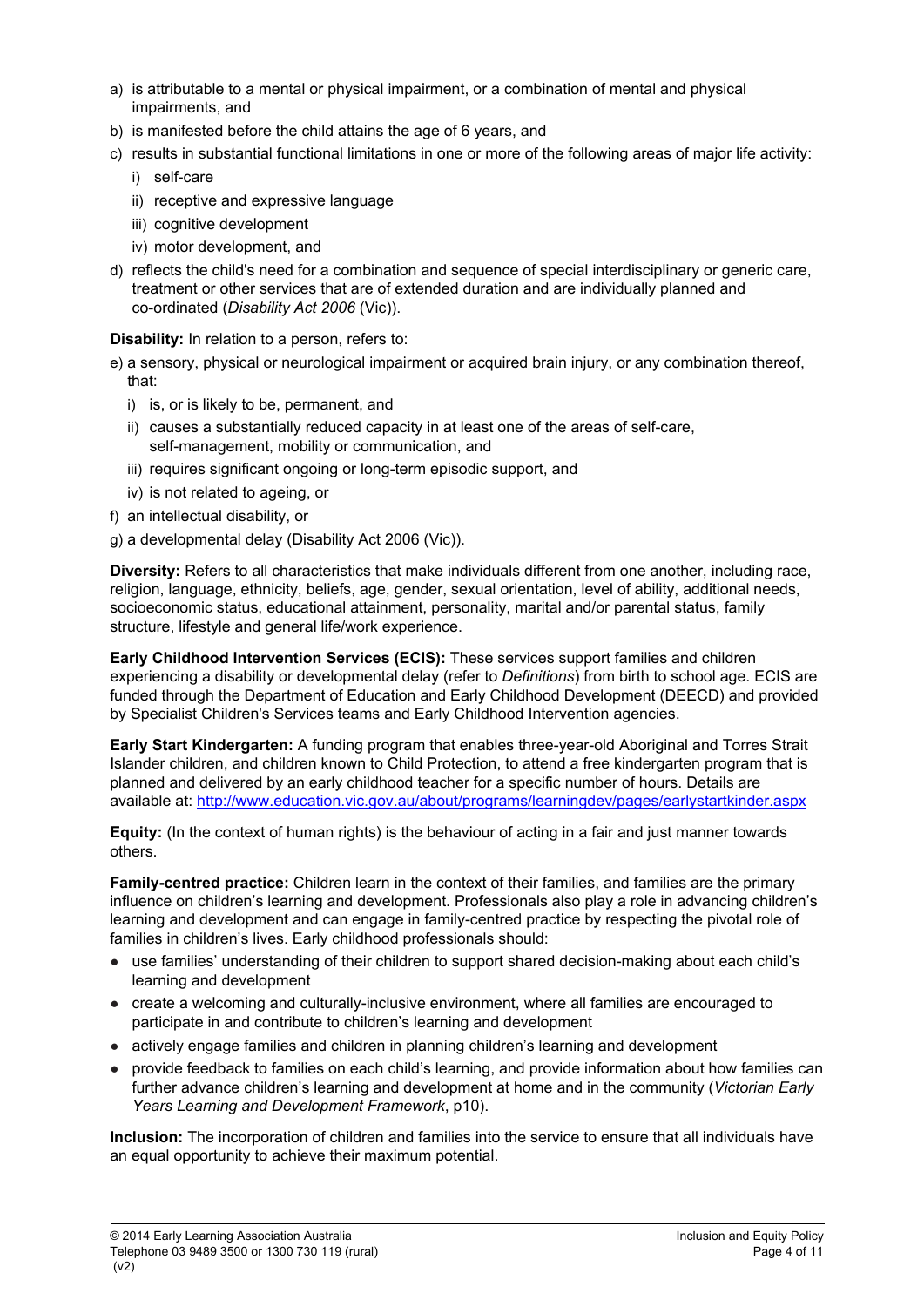**Inclusion support agencies:** Funded by the Commonwealth Government to work at a local level with early childhood education and care services. ISAs provide practical advice on inclusive practices and support child care services to build their capacity and to access training. The ISA may also recommend that services access resources, bi-cultural support and specialist equipment, administered by the Professional Support Coordinators (PSCs), to better facilitate a child's inclusion in a service. Further information and eligibility requirements are available at:

<http://education.gov.au/inclusion-and-professional-support-program>

**Inclusion support subsidy (ISS) :** Assists eligible child care services to improve their capacity to include children with ongoing high support needs, including those with disability, so they can be cared for appropriately within a service. Further details are available at: <http://education.gov.au/inclusion-and-professional-support-program>

**Inclusive practice:** The provision of a flexible, innovative and responsive program that supports the learning needs and meaningful participation of all children attending the service.

**Indigenous Professional Support Unit (IPSU)**: Funded by the Commonwealth to provide professional development and support to services with a high proportion of indigenous children. The Victorian Aboriginal Education Association Inc. (VAEAI) is the IPSU in Victoria. VAEAI can also provide support to mainstream education and care services to raise their cultural competency. More information is available at: [www.vaeai.org.au](http://www.vaeai.org.au/)

**Kindergarten Fee Subsidy (KFS):** A state government subsidy paid directly to the funded service to enable eligible families to attend a funded kindergarten program or funded three-year-old place at no cost (or minimal cost) to promote participation. Details are available in *The Kindergarten Guide (refer to Sources).*

**Kindergarten Inclusion Support Services (KISS):** A program offering supplementary assistance to early childhood services to support the inclusion of children who have been diagnosed with developmental concerns, a disability or complex medical needs, into a funded kindergarten program. Services include the Preschool Field Officer Program (refer to *Definitions*) and Kindergarten Inclusion Support Packages (refer to *Definitions*). Details are available in *The Kindergarten Guide (refer to Sources).*

**Kindergarten Inclusion Support Packages:** Supplementary assistance to build the capacity of funded kindergarten programs to support the access and participation of children with a disability and high support needs and/or with complex medical needs. Details are available at: <http://www.education.vic.gov.au/childhood/providers/needs/Pages/kindersupportpackages.aspx>

**Koorie Early Childhood Education Program:** Supports Aboriginal children and their families to access and participate in kindergarten programs. The program consists of three components:

- a state-wide co-ordinator who provides support, information and assistance to regional Koorie Engagement Support Officers – Early Childhood Development
- Koorie Engagement Support Officers Early Childhood Development (refer to *Definitions*)
- the Koorie Preschool Assistants program (refer to *Definitions*).

**Koorie Engagement Support Officers (KESOs):** Employed by the Department of Education and Early Childhood Development (DEECD) to assist families in accessing the broad range of services and support needed to ensure the best start in life for Aboriginal children from birth through to completion of school. KESOs provide advice and practical support to services that offer funded kindergarten places to ensure the delivery of programs that are respectful of the cultural beliefs and practices of Aboriginal children. Details are available in *The Kindergarten Guide* (refer to *Sources*).

**Koorie Preschool Assistants (KPSA) program:** Implemented by the Department of Education and Early Childhood Development (DEECD) in partnership with local Aboriginal communities that employ KPSAs and administer the program. KPSAs work in kindergartens to assist teachers to develop and deliver culturally-inclusive and responsive programs for Aboriginal children. Details are available in *The Kindergarten Guide* (refer to *Sources*).

**Out-of-Home Care:** Is the term used in Victoria when a child or young person is placed in care away from their parents. It includes placement in kinship care, home-based care such as foster care and residential care. For these children, the State of Victoria is legal their parent, and with this comes the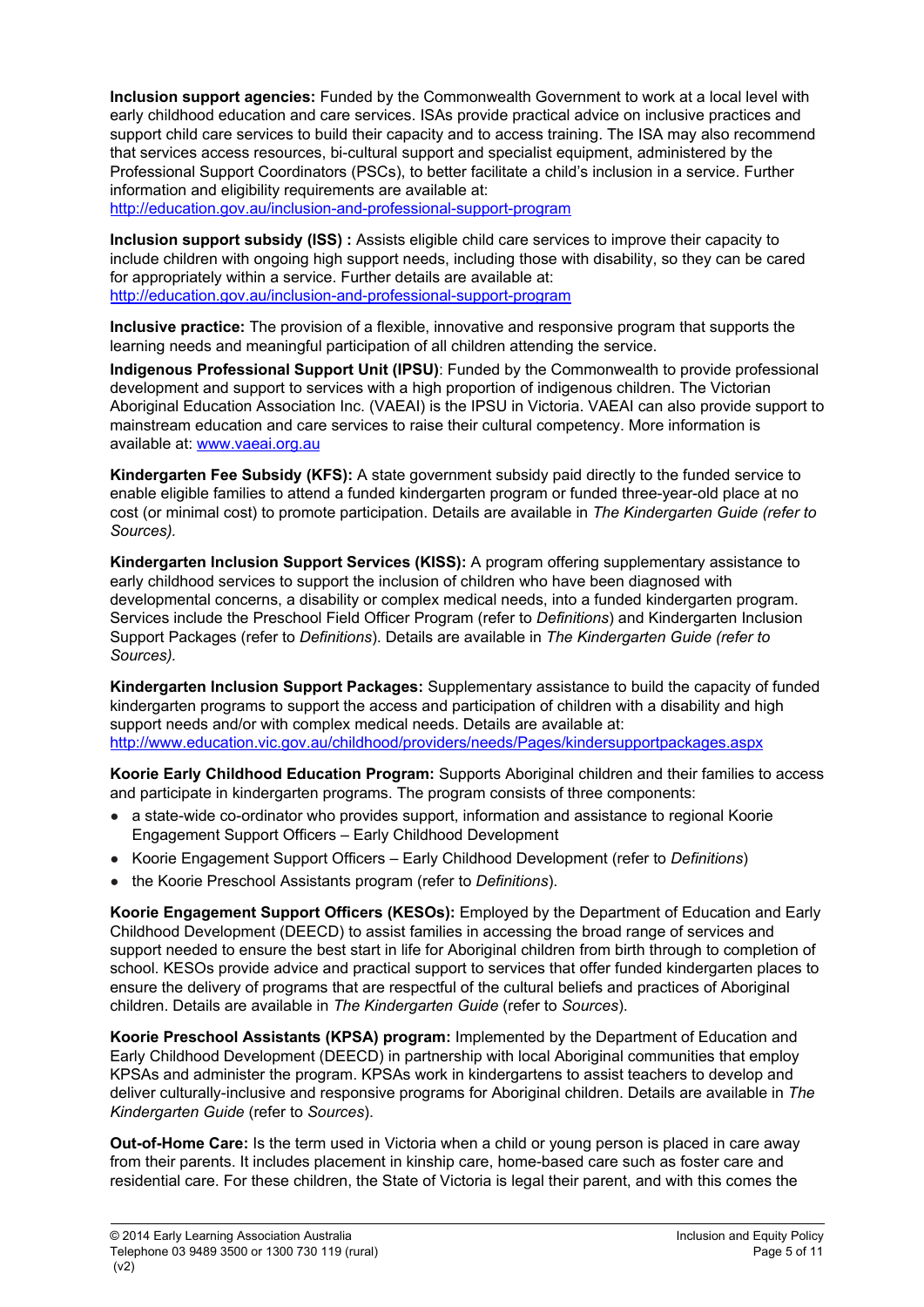responsibilities of a parent to care for and protect them, and to ensure that they have access to all the services they need for their immediate and longer term benefit (from: *Early Childhood Agreement on Out-of-Home Care* – refer to *Sources*).

**Preschool Field Officers (PSFOs):** Employed by local government authorities or other agencies to assist children with additional needs to access and participate in funded kindergarten programs. The PSFO service is part of the Kindergarten Inclusion Support Services (refer to *Definitions*) program.

**Preschool Field Officer Program:** An early intervention, outreach service that is universally available within state-funded preschools for any child with developmental concerns. The primary role of the Preschool Field Officer Program is to assist children with additional needs to access and participate in funded kindergarten programs. Further details are available at:

<http://www.education.vic.gov.au/childhood/providers/needs/Pages/kinderinclusionsupport.aspx>

#### **5. SOURCES AND RELATED POLICIES**

#### **Sources**

- Association for Children with a Disability a Victorian organisation that provides information, support and advocacy for children with a disability and their families. They also provide Kindergarten Inclusion Tip Sheets in English, Arabic, Chinese and Vietnamese: [www.acd.org.au](http://www.acd.org.au/)
- Building better partnerships Working with Aboriginal communities and organisations: a communication guide for the Department of Human Services:
- [http://www.dhs.vic.gov.au/about-the-department/plans,-programs-and-projects/plans-and-strategies/chil](http://www.dhs.vic.gov.au/about-the-department/plans,-programs-and-projects/plans-and-strategies/children,-youth-and-family-services/building-better-partnerships-communications-guide-2006) [dren,-youth-and-family-services/building-better-partnerships-communications-guide-2006](http://www.dhs.vic.gov.au/about-the-department/plans,-programs-and-projects/plans-and-strategies/children,-youth-and-family-services/building-better-partnerships-communications-guide-2006)
- *Dardee Boorai: the Victorian Charter of Safety and Wellbeing for Aboriginal Children and Young People*: <http://www.education.vic.gov.au/about/programs/aboriginal/Pages/aboriginaldb.aspx>
- *Early Childhood Agreement for Children in Out-of-Home Care* (March 2014). Signed by the Department of Education and Early Childhood Development, the Department of Human Services, Municipal Association of Victoria and Early Learning Association Australia, this agreement aims to ensure children in Out-of-Home Care (refer to *Definitions*) have access to high quality early childhood education and care experiences. Available from: [www.education.vic.gov.au/childhood/providers/edcare/Pages/default.aspx](http://www.education.vic.gov.au/childhood/providers/edcare/Pages/default.aspx)
- Early Childhood Australia (ECA) and Early Childhood Intervention Australia's (ECIA) *Position Statement on the Inclusion of Children with a Disability in Early Childhood Education and Care –* available at: [www.earlychildhoodaustralia.org.au](http://www.earlychildhoodaustralia.org.au/) and [www.ecia.org.au](http://www.ecia.org.au/)
- *●* Early Childhood Intervention Australia Victorian Chapter (ECIA VC) the peak body for early childhood intervention services in Victoria: [www.eciavic.org.au](http://www.eciavic.org.au/)
- *● fka* Children's Services provides services including bicultural support, language services and training to children's services workers in Victoria. *fka* also provides culturally-diverse resources and materials in both English and various community languages. Visit: [www.fka.com.au](http://www.fka.com.au/)
- *Guide to the National Quality Standard*: [www.acecqa.gov.au](http://www.acecqa.gov.au/)
- *The Kindergarten Guide* (Department of Education and Early Childhood Development) is available under *early childhood / service providers on the DEECD website:* [www.education.vic.gov.au](http://www.education.vic.gov.au/)

Koorie Kindergarten Inclusion Kit: <http://www.education.vic.gov.au/childhood/providers/needs/pages/kooriekinderkit.aspx>

- Language services organisations offering funded programs are eligible to obtain language services. Two types of language services are available for kindergarten providers: telephone interpreting and on-site interpreting (both spoken languages and Auslan sign language). The provider for language services is Victorian Interpreting and Translating Services (VITS): [www.vits.com.au](http://www.vits.com.au/) or phone 9280 1941.
- *Using Interpreting Services: Victorian Government Policy and Procedures* (2010): [www.multicultural.vic.gov.au/images/stories/pdf/2383%20vmc%20interpreter%20manual%20web.pdf](http://www.multicultural.vic.gov.au/images/stories/pdf/2383%20vmc%20interpreter%20manual%20web.pdf)
- *Victorian Early Years Learning and Development Framework Practice Guides* provide practical advice for early childhood professionals about each of the Practice Principles in the *Victorian Early Years Learning and Development Framework*. Each guide includes examples of best practice from a range of early childhood professionals across diverse settings. *Practice Guide Four: Equity and Diversity* is available at:

<http://www.education.vic.gov.au/childhood/providers/edcare/pages/profresource.aspx>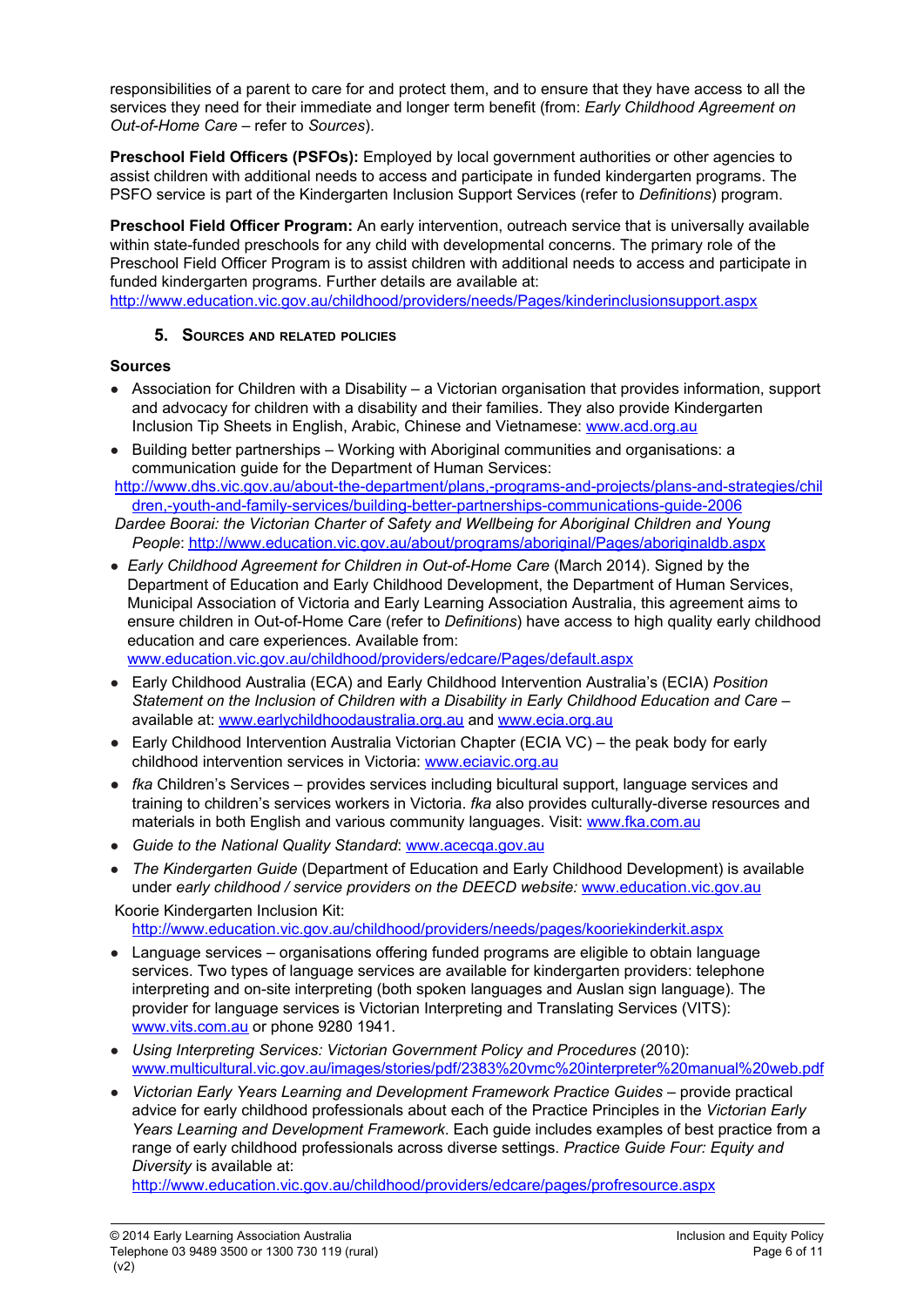#### **Service policies**

- *● Anaphylaxis Policy*
- *● Asthma Policy*
- *● Child Safe Environment Policy*
- *● Code of Conduct Policy*
- *● Complaints and Grievances Policy*
- *● Curriculum Development Policy*
- *● Dealing with Infectious Diseases Policy*
- *● Dealing with Medical Conditions Policy*
- *● Diabetes Policy*
- *● Enrolment and Orientation Policy*
- *● Epilepsy Policy*
- *● Excursions and Service Events Policy*
- *Fees Policy*
- *● Interactions with Children Policy*
- *● Nutrition and Active Play Policy*
- *● Privacy and Confidentiality Policy*
- *Staffing Policy*

### **PROCEDURES**

### **The Approved Provider is responsible for:**

- ensuring that service programs are available and accessible to families from a variety of backgrounds (refer to *Curriculum Development Policy*)
- encouraging collaborative, family-centred practice (refer to *Definitions*) at the service
- providing families with information about the role of inclusive practice in achieving positive outcomes for all children, the key values underpinning inclusive practice and the support options available for children attending Summerhill Park Kindergarten
- working with individual families to determine the needs of their child and facilitating the inclusion of both the child and the family into the service
- ensuring that educational programs are delivered in accordance with an approved learning framework, are based on the developmental needs, interests and experiences of each child, and take into account the individual differences of each child (*Victorian Early Years Learning and Development Framework Practice Guide Four: Equity and Diversity* – refer to *Sources*)
- ensuring that the enrolment process is fair and equitable, and facilitates access for all children (refer to *Enrolment and Orientation Policy*)
- tailoring the orientation process to meet the individual needs of children and families (refer to *Enrolment and Orientation Policy*)
- considering barriers to participation in service programs and activities, and developing strategies to overcome these
- considering options to provide appropriate physical infrastructure, staffing and resources to facilitate the inclusion of all children at the service
- ensuring that staff have access to appropriate and accredited professional development activities that promote a positive understanding of diversity, inclusion and equity, and provide skills to assist in implementing this policy (refer to *Staffing Policy*)
- ensuring that the Nominated Supervisor, educators and all staff are aware of the service's expectations regarding positive, respectful and appropriate behaviour when working with children and families (refer to *Code of Conduct Policy* and *Interactions with Children Policy*)
- considering any issues regarding fees that may be a barrier to families enrolling at Summerhill Park Kindergarten, and removing these barriers wherever possible (refer to *Fees Policy*)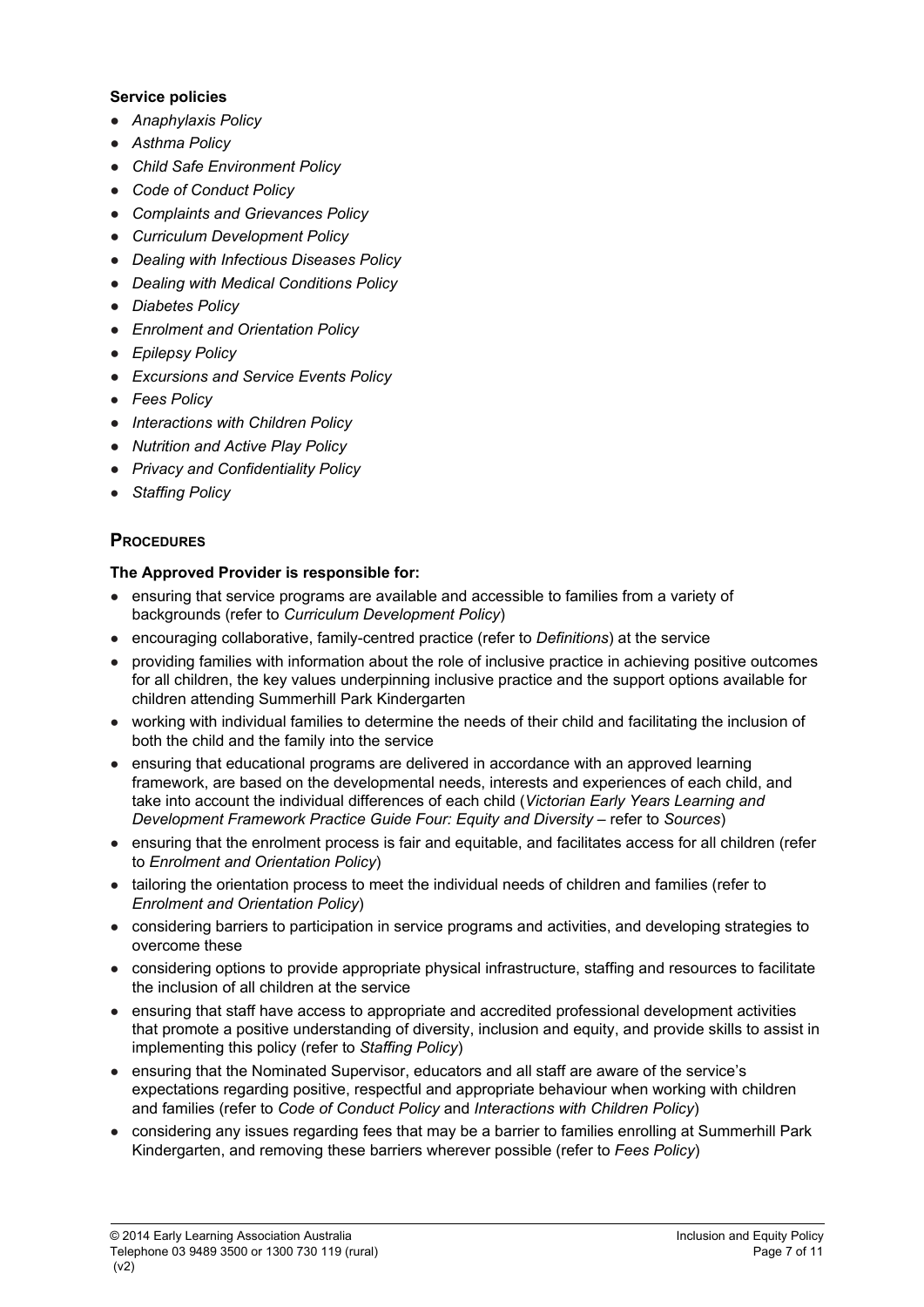- ensuring that all eligible families are supported to access the Kindergarten Fee Subsidy (refer to *Definitions* and *Fees Policy*), including families with concession cards, Aboriginal and Torres Strait Islander families, and refugee and asylum seeker families
- providing service information in various community languages wherever possible
- using language services (refer to *Sources*) to assist with communication where required, considering the employment of a multilingual worker/s to meet the needs of culturally and linguistically diverse (CALD) families (e.g. *fka* Children's Services Casual Bilingual Program – refer to *Sources*)
- working with the Nominated Supervisor and educators to ensure appropriate program planning and resourcing for children with additional needs (refer to *Definitions*)
- accessing Kindergarten Inclusion Support Services (refer to *Definitions*) and Kindergarten Inclusion Support Packages (refer to *Definitions*) for children with disabilities, complex medical needs and/or developmental concerns, where required
- where practicable, accessing resources, support and professional development to facilitate inclusion of children with additional needs who are ineligible for specific support packages
- working with specialised services and professionals (e.g. Early Childhood Intervention Services and inclusion support agencies – refer to *Definitions* and *Sources*) to provide support and services for families and children experiencing severe disabilities, complex medical needs and/or developmental concerns
- ensuring that all eligible three-year-old Aboriginal and Torres Strait Islander children and children known to Child Protection are supported to access the Early Start Kindergarten program (refer to *Definitions*)
- accessing support from DEECD's Koorie Engagement Support Officers (refer to *Definitions*), the Koorie Preschool Assistants program (refer to *Definitions*) and the Indigenous Professional Support Unit (refer to *Definitions*), where required
- implementing appropriate programs and practices to support vulnerable children and families, including working co-operatively with relevant services and/or professionals (e.g. Child FIRST), where required (refer to *Child Safe Environment Policy*)
- **●** ensuring that service programs are inclusive of children with medical conditions, including anaphylaxis, asthma, diabetes and epilepsy (refer to *Dealing with Medical Conditions Policy*, *Anaphylaxis Policy*, *Asthma Policy*, *Diabetes Policy* and *Epilepsy Policy*)
- ensuring that no employee, prospective employee, parent/guardian, child, volunteer or student at the service is discriminated against on the basis of having or being suspected of having an infectious disease, blood-borne virus (BBV – refer to *Definitions*), illness or medical condition
- ensuring that any behaviour or circumstances that may constitute discrimination or prejudice are dealt with in an appropriate manner (refer to *Complaints and Grievances Policy*)
- ensuring that all policies of Summerhill Park Kindergarten, including the *Privacy and Confidentiality Policy*, are adhered to at all times.

### **The Nominated Supervisor is responsible for:**

- being aware of the service's expectations regarding positive, respectful and appropriate behaviour when working with children and families (refer to *Code of Conduct Policy* and *Interactions with Children Policy*)
- identifying children who may be disadvantaged, have additional needs, or be at risk of discrimination/exclusion, and being aware of the support/resources required to ensure that these children are included in service programs
- consulting with families and liaising with the Approved Provider to access support/resources for individual children, where required
- organising appropriate, accredited professional development for staff to enable all children to be included at the service
- ensuring that parents/guardians are consulted, kept informed and provide written consent, where individualised programs, action, support or intervention are planned and provided for their child (e.g. the Preschool Field Officer Program and Kindergarten Inclusion Support Packages – refer to *Definitions*)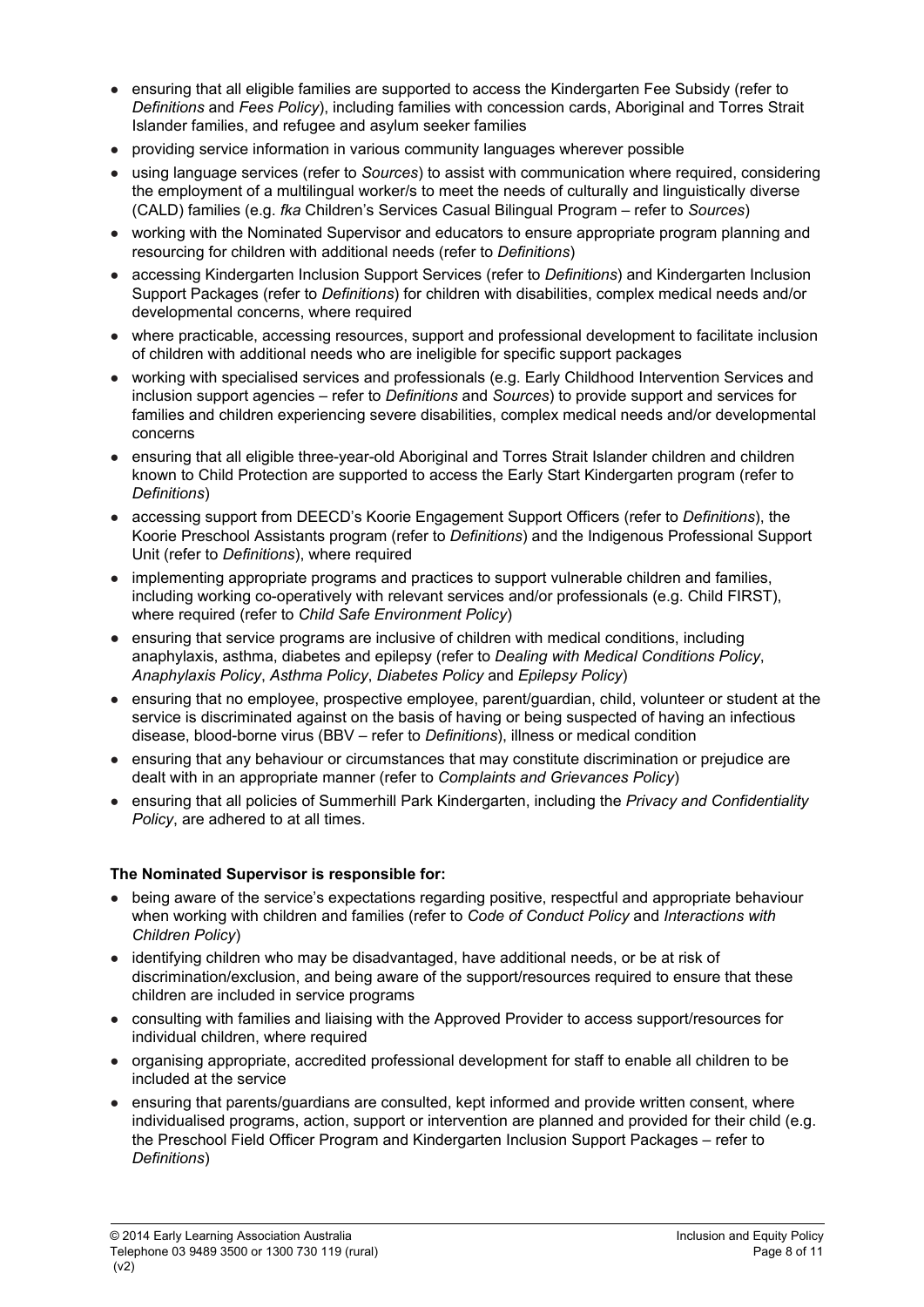- developing an educational program that is reflective of the service's values, beliefs and philosophy, and embraces the principles of fairness, equity, diversity and inclusion (*Victorian Early Years Learning and Development Framework Practice Guide Four: Equity and Diversity* – refer to *Sources*)
- ensuring that the program provides opportunities for all children to participate and interact with one another
- using language services (refer to *Sources*) to assist with communication, where required
- working with the Approved Provider and educators to ensure appropriate program planning and resourcing for children with additional needs (refer to *Definitions*)
- using family-centred practice (refer to *Definitions*) and working collaboratively with staff, parents/guardians, specialist services and other professionals to implement the program at the service and provide individualised support for children, where required
- responding to the needs and concerns of parents/guardians, and providing support and guidance, where appropriate
- providing information to families about the support available to assist children, including:
	- − Kindergarten Fee Subsidy
	- − Early Start Kindergarten
	- − Koorie Early Childhood Education Program
	- − Kindergarten Inclusion Support Services
	- − language services
- providing support and guidance to educators/staff, where required
- **●** ensuring that service programs are inclusive of children with medical conditions, including anaphylaxis, asthma, diabetes and epilepsy (refer to *Dealing with Medical Conditions Policy*, *Anaphylaxis Policy*, *Asthma Policy*, *Diabetes Policy* and *Epilepsy Policy*)
- **●** ensuring that individualised programs incorporate opportunities for regular review and evaluation, in consultation with all people involved in the child's education and care
- providing opportunities for families to contribute to the program
- notifying the Approved Provider of any behaviour or circumstances that may constitute discrimination or prejudice
- advising the Approved Provider if they become aware of discrimination against anyone at the service on the basis of having or being suspected of having an infectious disease, blood-borne virus (BBV – refer to *Definitions*), illness or medical condition
- adhering to the policies of Summerhill Park Kindergarten, including the *Privacy and Confidentiality Policy*, at all times.

#### **Certified Supervisors, educators and other staff are responsible for:**

- being aware of the service's expectations regarding positive, respectful and appropriate behaviour when working with children and families (refer to *Code of Conduct Policy* and *Interactions with Children Policy*)
- using family-centred practice (refer to *Definitions*) and working collaboratively with other staff, parents/guardians, specialist services and professionals to implement the program at the service and provide individualised support for children, where required
- delivering an educational program that is reflective of the service's values, beliefs and philosophy, and embraces the principles of fairness, equity, diversity and inclusion (*Victorian Early Years Learning and Development Framework Practice Guide Four: Equity and Diversity* – refer to *Sources*)
- undertaking appropriate, accredited professional development enable the inclusion of all children at the service
- using language services (refer to *Sources*) to assist with communication, where required
- understanding and respecting different cultural child-rearing and social practices
- working with the Approved Provider and Nominated Supervisor to ensure appropriate program planning and resourcing for children with additional needs (refer to *Definitions*)
- **●** meeting any specialised medical and nutritional needs of children on a day-to-day basis (refer to *Dealing with Medical Conditions Policy* and *Nutrition and Active Play Policy*)
- providing information to families about the support available to assist children, including: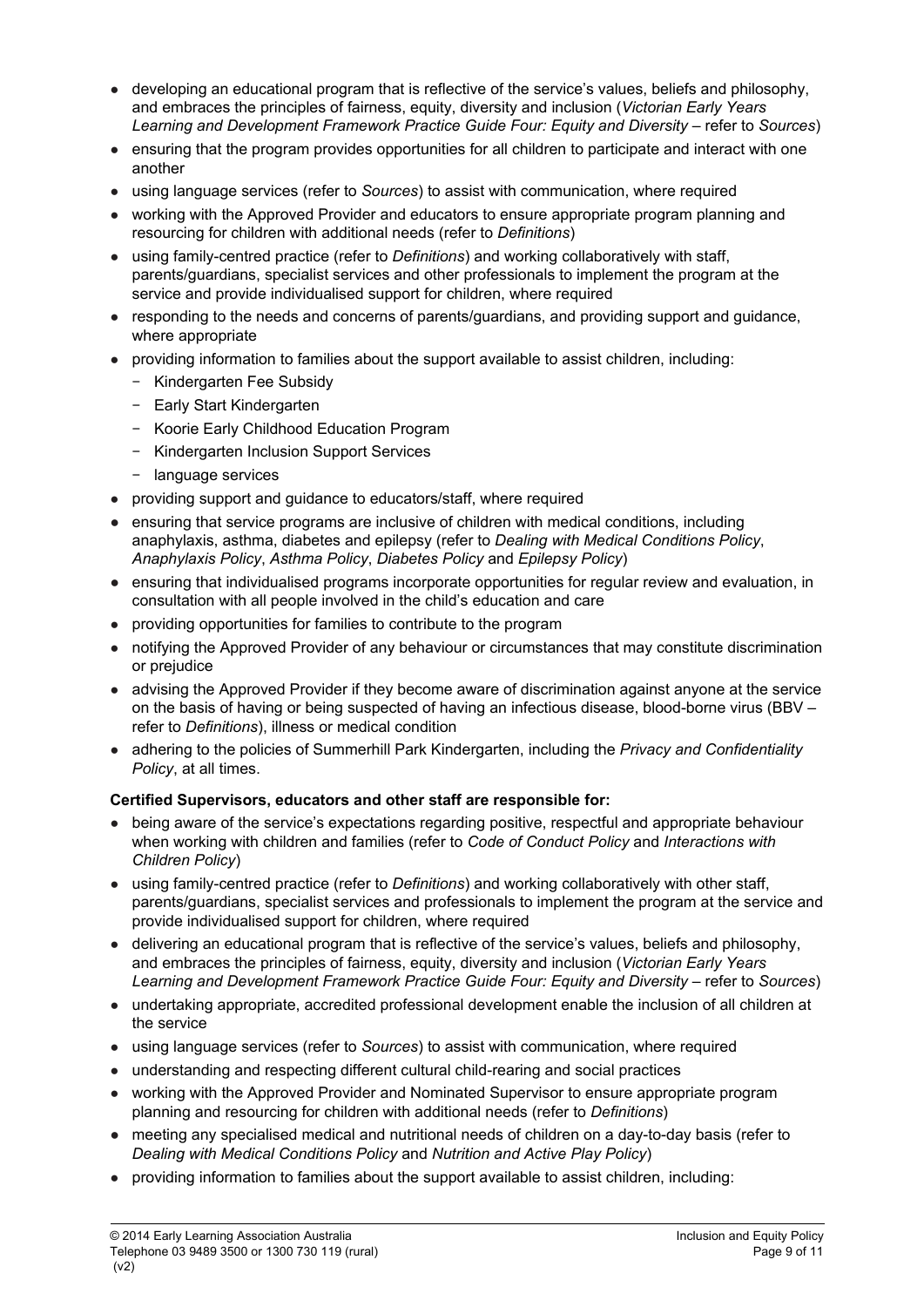- − Kindergarten Fee Subsidy
- − Early Start Kindergarten
- − Koorie Early Childhood Education Program
- − Kindergarten Inclusion Support Services
- − language services
- discussing any concerns regarding individual children with the Nominated Supervisor or Approved Provider, and parents/guardians
- responding to the needs and concerns of parents/guardians, and providing support and guidance, where appropriate
- **●** reviewing and evaluating individualised support programs in consultation with all people involved in the child's education and care
- critically reflecting on practice to ensure that interactions and programs embrace an approach in which children and families feel valued and respected, and that their contributions are welcomed
- notifying the Nominated Supervisor or Approved Provider of any behaviour or circumstances that may constitute discrimination or prejudice
- advising the Nominated Supervisor or Approved Provider if they become aware of discrimination against anyone at the service on the basis of having or being suspected of having an infectious disease, blood-borne virus (BBV – refer to *Definitions*), illness or medical condition
- adhering to the policies of Summerhill Park Kindergarten, including the *Privacy and Confidentiality Policy*, at all times.

## **Parents/guardians are responsible for:**

- adhering to the policies of Summerhill Park Kindergarten, including this *Inclusion and Equity Policy* and the *Privacy and Confidentiality Policy*, at all times
- communicating with the service to ensure awareness of their child's specific needs
- raising any issues or concerns regarding their child's participation in the program
- being involved in, keeping fully informed about, and providing written consent for any individualised intervention or support proposed/provided for their child
- responding to requests from educators for written permission to arrange for an assessment or collect reports on their child.

#### **Volunteers and students, while at the service, are responsible for following this policy and its procedures.**

# **EVALUATION**

In order to assess whether the values and purposes of the policy have been achieved, the Approved Provider will:

- regularly seek feedback from everyone affected by the policy regarding its effectiveness
- monitor the implementation, compliance, complaints and incidents in relation to this policy
- keep the policy up to date with current legislation, research, policy and best practice
- revise the policy and procedures as part of the service's policy review cycle, or as required
- **●** notify parents/guardians at least 14 days before making any changes to this policy or its procedures.

# **ATTACHMENTS**

Nil

# **AUTHORISATION**

This policy was adopted by the Approved Provider of Summerhill Park Kindergarten on 4 December 2017.